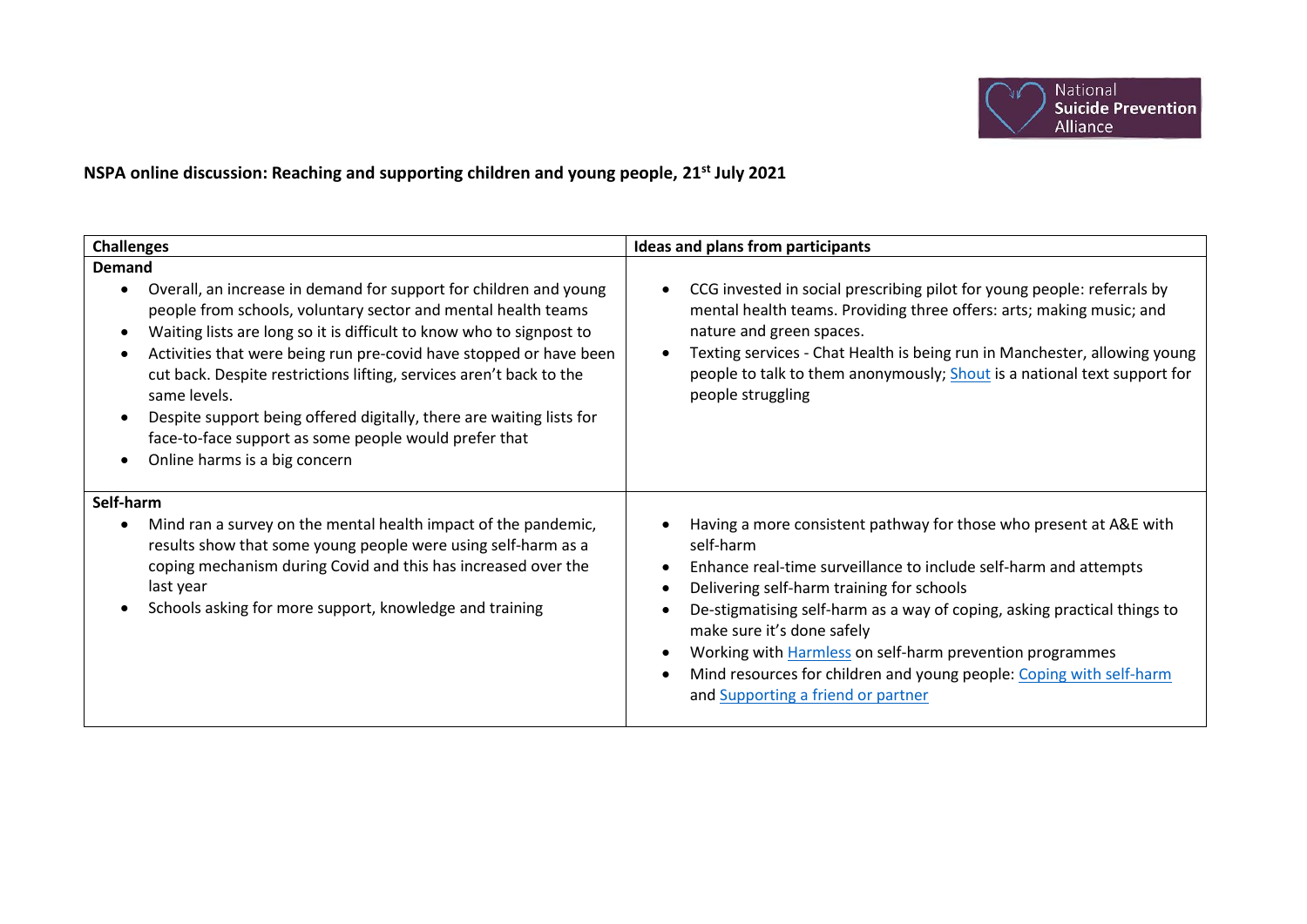

| <b>Bereavement support</b><br>Advice needed on support specific to bereavement by suicide<br>$\bullet$<br>Equality and diversity - grief is different in different communities                                                                                                                                                                                                                                                                                                                                                                                          | Specific suicide bereavement support services being commissioned<br>$\bullet$<br>locally<br>Winston's Wish - information, resources and for children and young<br>people, parents/carers and teachers. Bespoke bereavement training.<br>Step by Step programme from Samaritans - team can support schools,<br>$\bullet$<br>colleges, other educational establishments and any member of the<br>school community, as well as the wider community.<br>Help is at Hand - a postvention guide for people bereaved by suicide<br>with both practical and emotional support. The revised version includes<br>advice for children and young people.<br>Life Changes resource from Lions Lifeskills - general bereavement and<br>loss to support teachers in primary and secondary schools. |
|-------------------------------------------------------------------------------------------------------------------------------------------------------------------------------------------------------------------------------------------------------------------------------------------------------------------------------------------------------------------------------------------------------------------------------------------------------------------------------------------------------------------------------------------------------------------------|-------------------------------------------------------------------------------------------------------------------------------------------------------------------------------------------------------------------------------------------------------------------------------------------------------------------------------------------------------------------------------------------------------------------------------------------------------------------------------------------------------------------------------------------------------------------------------------------------------------------------------------------------------------------------------------------------------------------------------------------------------------------------------------|
| Schools:<br>Reporting increasing concerns about self-harm, anxiety, suicidal<br>$\bullet$<br>thinking<br>More referrals to Child and Adolescent Mental Health Services<br>(CAMHS)<br>Teachers often feel uncomfortable talking about self-harm and<br>suicide prevention, with some fear of encouraging it<br>Greater interest from parents for mental health support for their<br>children<br>Sometimes safeguarding procedures can delay a young person<br>$\bullet$<br>getting support - how to bridge the gap between school policies<br>and young people's safety? | Weekly suicide prevention drop-in at a school: self-referral, or<br>referrals/recommendations from teachers or parents. Safety plans<br>created and vital conversations held in a safe space<br>Mental health embedded across curriculum in schools rather than stand-<br>alone programme or only discussed in PSHE<br>One organisation is developing a two week suicide prevention<br>programme of alternate provision for young people, including well-<br>being, health, managing emotions, and DBT. Strong uptake from schools.<br>PAPYRUS work with schools and have created a 'Suicide Safer Schools<br>and Colleges' guide                                                                                                                                                   |